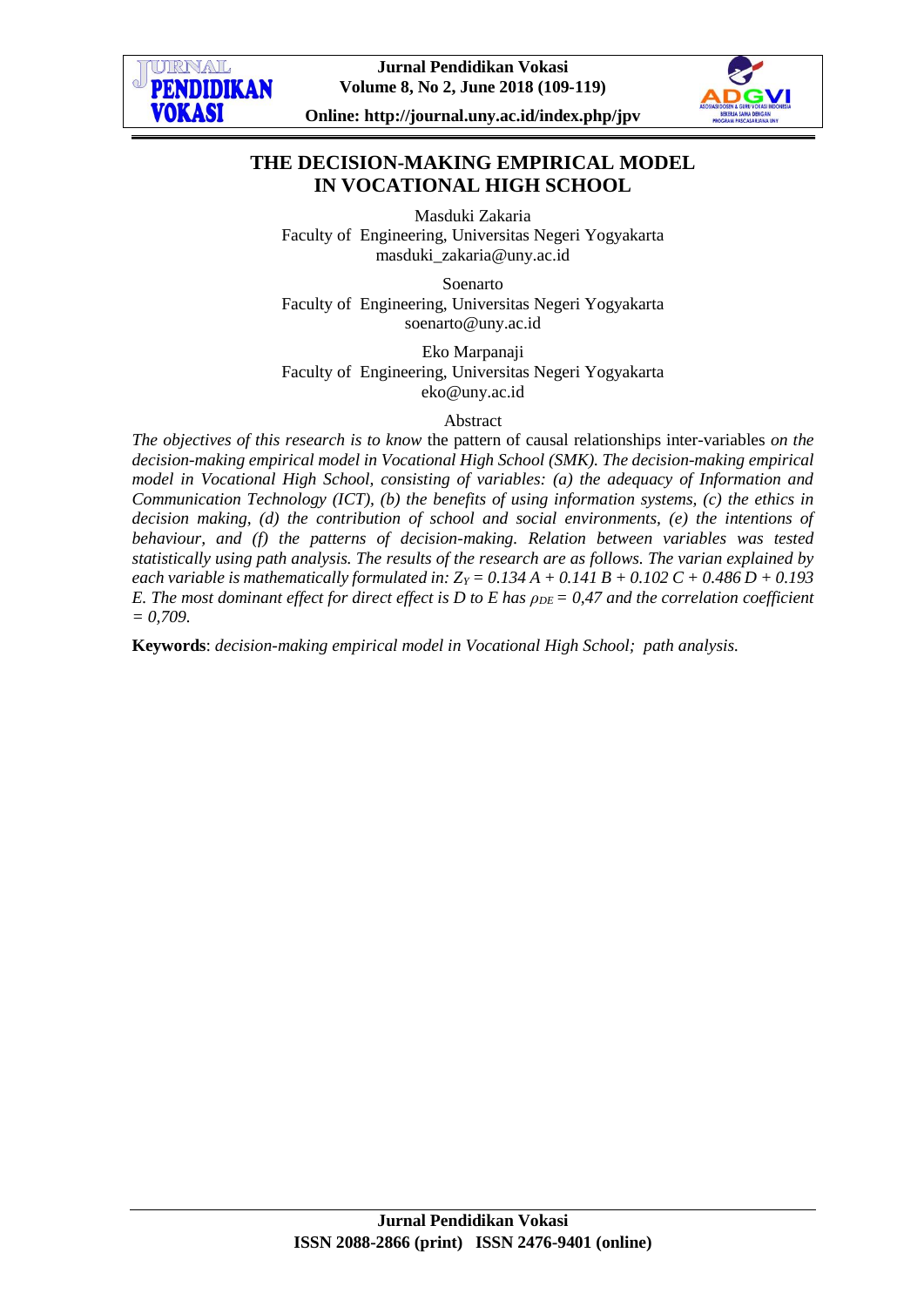### **INTRODUCTION**

SMK, is a vocational secondary education institution in Indonesia. SMK has a strategic role in improving the quality of human resources in Indonesia in entering the world of work. Several important components related to the implementation of the work plan in the implementation of vocational education, as stated in Permendiknas No. 19 year 2007 (Menteri Pendidikan Nasional, 2007) on the basic and secondary education management standards, namely: school guidelines, school organizational structure, school activities, student affairs, curriculum and learning activities, Educators and education personnel, facilities and infrastructure, finance and finance, culture and school environment, community participation and school partnerships. Vision SMK is a shared goal into the future between SMK with the pemangkuk interests. Vocational vision is expected to provide inspiration, motivation, and strength for the citizens of the school in delivering students to master certain competencies in accordance with interests and talents. SMK is a future vocational education for the people of Indonesia. Products from SMK graduates are expected to become skilled workers in completing a job, in accordance with the level contained in Perpres No. 8 year 2012 (Presiden Republik Indonesia, 2012) on the Indonesian Qualification Framework (IQF).

Vocational education is an education that leads learners to work with various on-thejob training sessions, as Prosser points out in "Prosser's Sixteen Theorems on Vocational Philosophy (Cross, Wyatt, & Groves, 1985, pp. 1–4; Proser & Quigley, 1950, pp. 215–240). The 7th proposition related to decision making, vocational education, will be effective if the teacher has had successful experience in applying the skills and knowledge to the operation and work process that will be done. The focus of attention of this principle lies on the educator as the spearhead in the learning process. Comprehensive competency mastery, between operating knowledge and work processes in industry, is the main capital in the learning process. While the  $15<sup>th</sup>$  proposition related to decision making is the administration of vocational education will be efficient if flexible. Vocational education should be flexible to the possibility of program improvement in accordance with the dynamics of labor requirements.

There are three basic things in view of the characteristics of vocational education (Bathmaker, 2013, pp. 90–91). First, vocational education focuses on the necessary knowledge and work skills. Secondly, general education conducts vocational skills, but does not facilitate the specific needs of vocational practice required in training the workforce. Third, pre vocational education, which is assumed that learners do not have the necessary job skills for the world of work, this emphasis is on aspects of low-level work skills such as literacy and numeracy. While Billett (2011, pp. 4–5) discusses four matters relating to the purpose of vocational education, namely: (a) the reasons of each individual in the selection of a job, (b) as the individual's initial preparation for working life, (c) individual development to improve the quality of work, (d) transition experience from one job to another.

Characteristics of vocational education include aspects (a) preparing human resources with intelligence, knowledge, personality, noble character, and skills, as well as the ability to enter the world (eg, Djojonegoro, 1998, p. 37) work; (b) a demand-driven and marketdriven oriented education paradigm and no longer relying on supply-driven; (c) the required competence demands that meet the labor requirements required by the labor market with an emphasis on the mastery of knowledge, skills, attitudes, and values required by the world of work, this is necessary to generate professional workforce; (d) the true assessment of student success lies in hands-on or labor performance; (e) close relationship with the world of work is the key to successful vocational education; (f) good vocational education is responsive and anticipatory to technological progress; (g) vocational education is more emphasized on learning by doing and hands on experience; (h) require up-to-date facilities for practical activities; (i) require greater investment and operational costs than general education.

Some factors that contribute to the academic quality of vocational school are teachers and principals. Master, as set forth in the Law of the Republic of Indonesia No. 14 Year 2005 (Depdiknas, 2005) on Teachers and Lecturers, Article 1 is a professional educator with the main task of (1) educating, (2) teaching, (3) guiding, (4) directing, (5) training, (6) assessing, and (7) evaluating learners. Teach-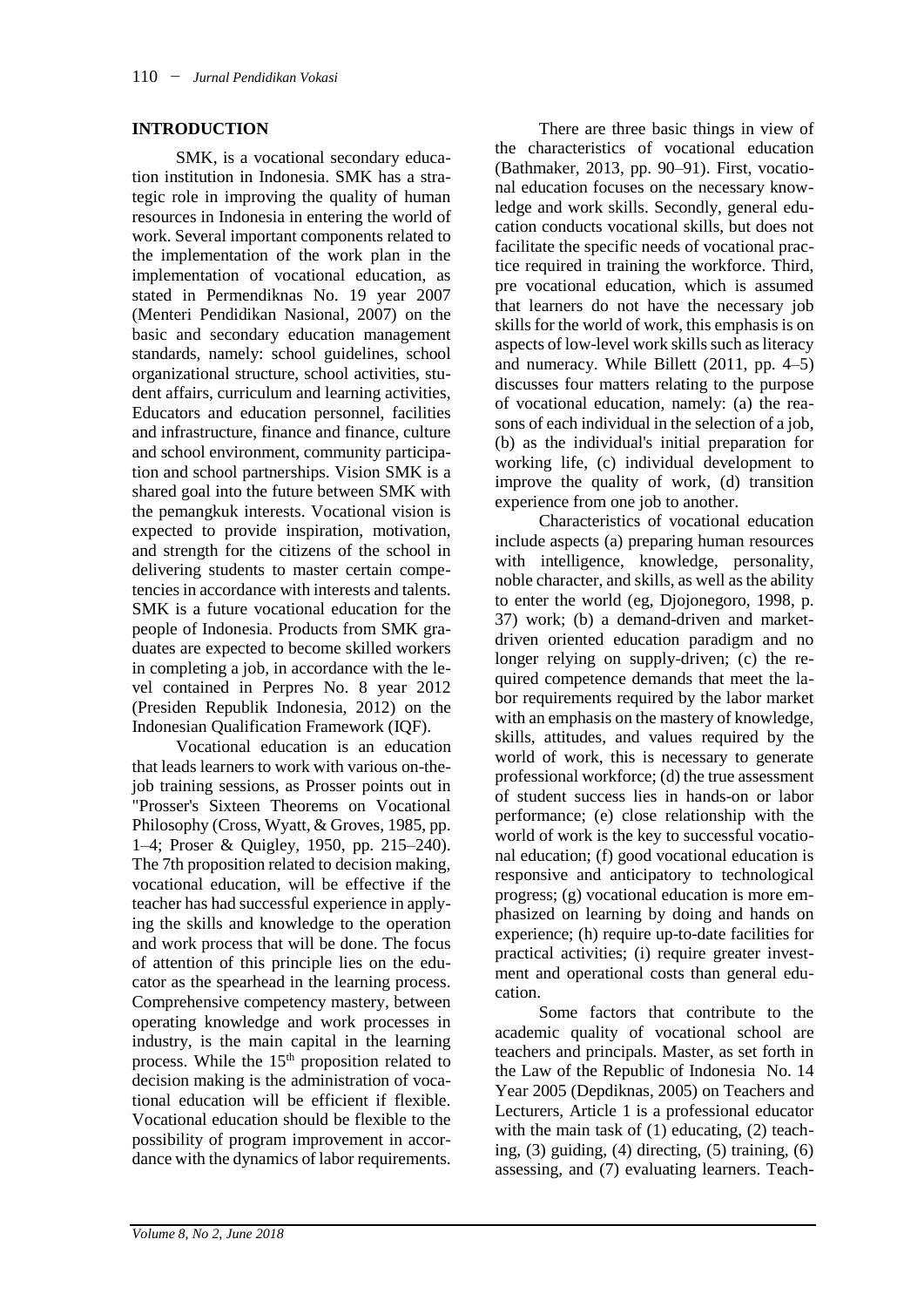ers with additional duties as principals, as outlined in the Regulation of the Minister of National Education No. 28 year 2010 (Depdiknas, 2010) on the assignment of teachers as principals, are teachers who have met the general requirements and special requirements. General and specific requirements relating to: the teaching profession, technical, and administrative. In addition, school education personnel also determine the success associated with the technical aspects of school administrative services.

In conducting school activities in vocational schools, teachers, principals, and educational personnel are faced with the conditions for deciding on a particular situation. Decision making will have an impact on the dynamics that develop in SMK. There is a positive interaction between educational experts and education practitioners in assessing school performance and performance indicators (Nuchron, Soenarto, & Sudarsono, 2013, p. 87). Teachers, principals, and education personnel have a strategic role in managing the managerial functions of the school. The managerial functions are inseparable from the functions contained in the principles of management, among others functions: planning, organizing, activation, and control (Quinn, 2010, pp. 12–13; Negulescu  $&$ Doval, 2014, pp. 858–863; Lee, 2013, pp. 1– 16). The four functions are synergized when teachers, principals, and education personnel are faced with a decision-making process.

Decision theory focuses on several choices of the best choice, with three main characteristics (Sadovykh, Sundaram, & Piramuthu, 2015, p. 3): (a) cognitive processes, meaning processes of thinking in the decisionmaking process; (b) an alternative decision, and (c) the outcome of the decision. Thus, the decision is an option, while making a decision means determining the choice of one of several alternative choices (Hatamura, 2005, p. 2). Wang, Liu, & Ruhe (2004, p. 2) state that decision-making is the selection process of the available alternative options against predetermined decision criteria.

Decision-making is one of the key elements of leadership management in schools. In its implementation, there are 3 models of decision making, namely: (a) normative, (b) descriptive, and (c) prescriptive (Athanasou & Van Esbroeck, 2008, p. 164). Although decision-making has been well-planned according to criteria, there are three important aspects to consider (Pomerol & Adam, 2004, p. 649), namely: (a) identifying all alternative decisions, (b) determining the consequences that occur as a result Of the alternatives taken, and (c) evaluate all alternative possibilities of the decision taken.

Appropriate decision-making is a key aspect of successful school management. School dynamics depend on the outcomes of decisions taken by teachers, principals, and education personnel. The decision-making process undertaken by teachers, principals, and education personnel will determine the direction and policy of the school. Decisionmaking is inseparable from ethical considerations (Yoon, 2011, p. 2403). Factors influencing ethical considerations in decisionmaking include: (a) the fairness of a decisionmaking outcome, (b) the order of karma, (c) relativism, in the context of decision-making; (D) selfish, and (e) the merits of a decision. Therefore, decision-making tends to be influenced by individual thought processes and the school environment.

Decision-making is a selection process among several alternative options available in a variety of circumstances. The decisionmaking process, associated with innovation, is preceded in several ways (Rogers, 1983, pp. 169–186): (a) identification of emerging and developing problems; (b) the scope of the matter, relating to the existing components, eg curriculum, resources and infrastructure, student affairs, or relationships with the world of work and social environment that surrounds the existence of schools; (c) internal factors of the school organization on the involvement of stakeholders on some of the choices of a decision; and (d) the impact on the course of school management as a result of decisions made by the principal. The four ways in making these decisions each school has a different variance. This has an impact on different decision-making results.

Eight important points in the decisionmaking process (Hatamura, 2005, p.17) are: (1) the first point shows the record of how the decision was made; (2) a decision-making process required preliminary information from a problem and motivation on which to base Decision making, (3) functional requirements and constraints when making decisions, (4) one's thinking and possible doubts in making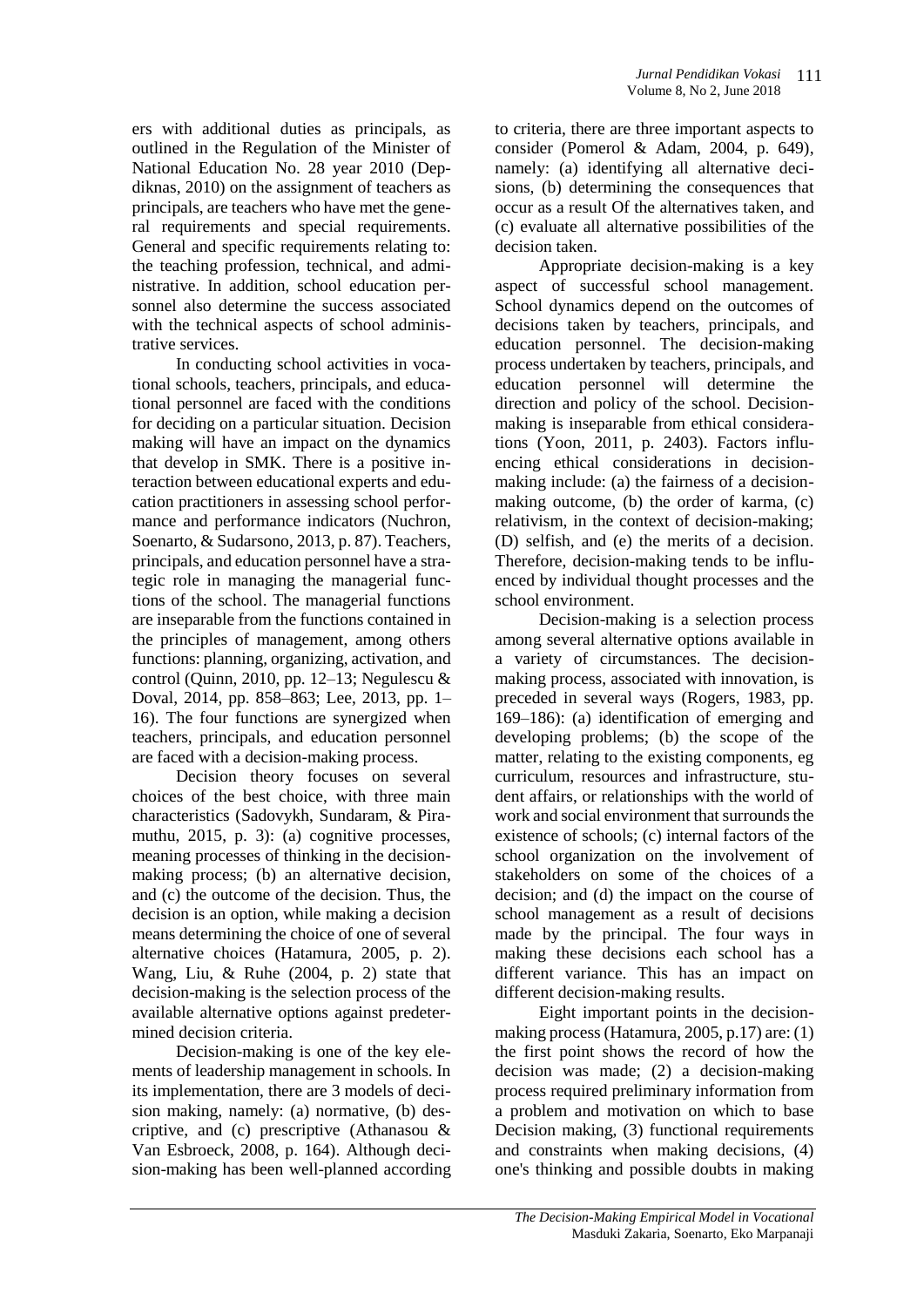decisions, (5) realizations and outcomes, (6) discussion and evaluation, (7) From the decision-making process, and (8) the related events and associations relate to the outcome of the decision directly and the circumstances surrounding as a result of decision-making.

The decision-making strategy is a way of constructing a problem to be solved based on the planned completion steps (VanSchaik & Sol, 1990, p. 53), further it is said that there is a positive relationship between decisionmaking strategies and quality decision-making results. There are three fundamental questions as a driver of quality decision making (Negulescu & Doval, 2014, p. 862), namely: (a) how decisions are made ?, this is related to environmental aspects, strategy, ethics, empowerment, information, and feedback; (b) whether the decision-making is related to the program, the choice, and minimize the risk? And (c) when the decision was taken? It depends on two things: resources and opportunities.

Based on the explanation of the description, this study aims to determine the empirical model of decision making in SMK and the impact of each variable associated with the dynamics that developed in SMK.

# **RESEARCH METHODE**

Empirical model of decision making in SMK developed in this research using quantitative-positivistic approach. The time of the study was conducted in the even semester of the 2015/2016 school year. Place of research in SMK in Special Region of Yogyakarta. The sample of this study amounted to 144 teachers of SMK in the Special Region of Yogyakarta.

The research procedure includes: (a) determining the research variables of the proposed model, (b) formulating the relationships between the variables of the proposed model, (c) preparing the research instruments on each of the variables and indicators, (d) conducting the instrument testing process, (e) conducting the data retrieval process, and (f) performing data analysis.

The research variables developed in this study, to determine the empirical model of decision making in SMK. Each variable consists of one or more indicators, which further compiled the research instrument items. The cornerstone of the determination of variables along with indicators and instrument items is

based on theoretical studies that reinforce the argument for the empirical model of decision making. The results of this activity in the form of instrument grids, indicators, and research instrument items.

The research instrument developed contains six research variables, namely: availability of information and communication technology infrastructure, information system benefit, ethics in decision making, school and social environment that contribute to decision making, intention to behave in decision process, and decision making pattern.

Data analysis technique using path analysis. The use of path analysis aims to display both direct and indirect effect between independent variables and dependent variables. The basic assumptions in using path analysis (Pedhazur, 1997, pp. 804–837), are: (a) relationships between variables in linear, additive, and causal models; (b) each residue is not correlated with any of the variables contained in the model; (c) there is a one-way causal relationship; (d) no multicollinearity may occur.

Data analysis is done to ensure that the data has been obtained is valid and reliable. It aims to find useful data information to know the independence of variables, dependencies of variables, and relationships among variables studied, in order to determine the model tested related to the research variables.

Data analysis has several aspects relating to the reliability and validity of the research variables. Estimation The reliability of the empirical model of decision making is done using an internal consistency approach using the Cronbach Alpha coefficient formula. The instrument reliability criterion when the coefficient of combined grains (alpha reliability) of 0.70 or more then the instrument is declared reliable.

Content validity aims to examine both the poorness of a research instrument based on the content of an instrument considered a conceptual framework.

The empirical model of decision making proposed in this study is shown in Figure 1. The exogenous variables in Figure 1 are shown in the variable labeled A and the endogenous variable shown in the variable labeled B, C, D, E, and F.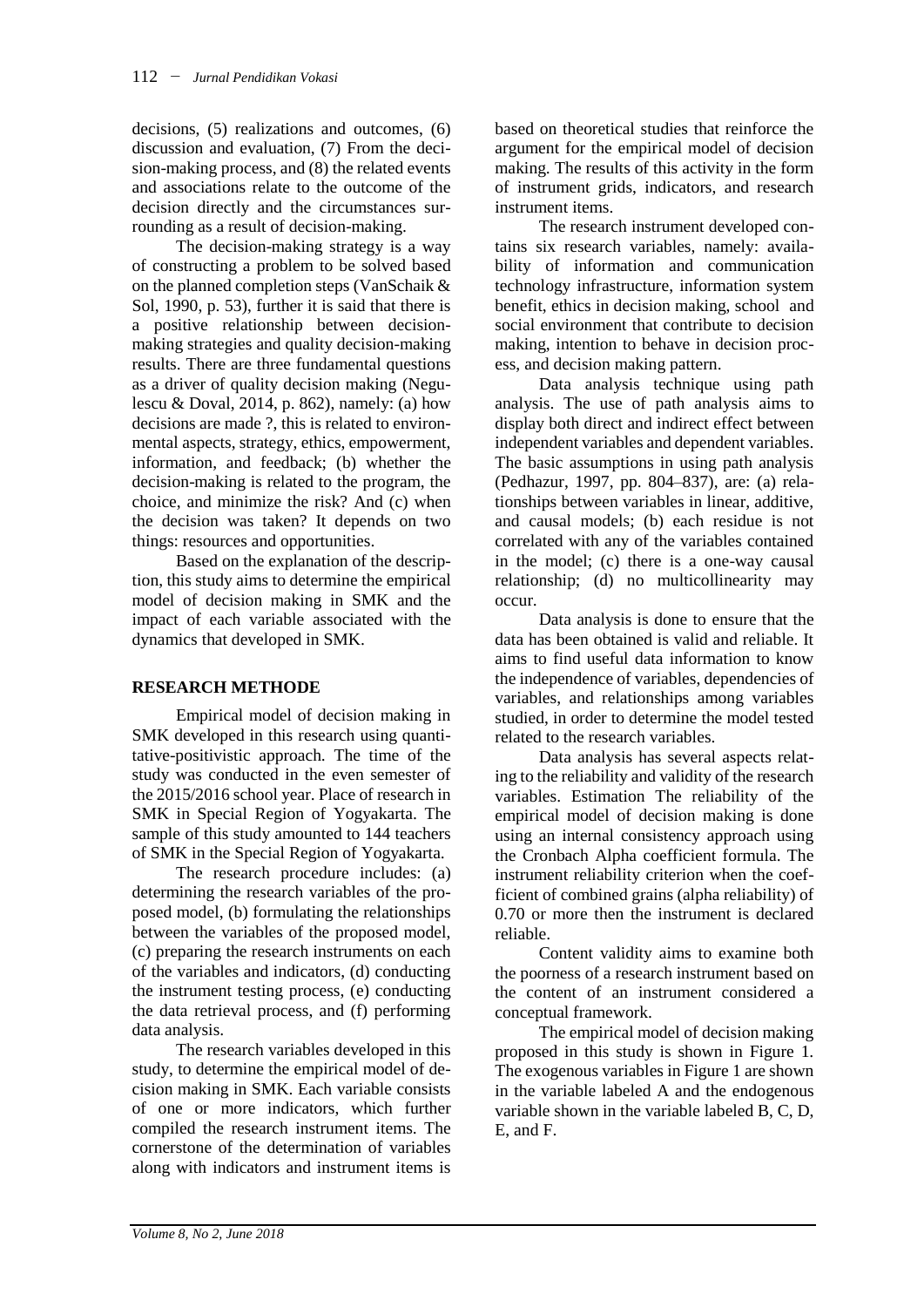

Figure 1. Proposed empirical model of decision-making pattern in SMK.

Information:

- (A) : availability of information and communication technology infrastructure,
- (B) : the benefits of information systems,
- (C) : ethics in decision making,
- (D) : the school environment and social environment that contribute to decision making,
- (E) : the intention of behaving in the decision-making process,
- (F) : decision-making patterns.

#### **RESULTS AND DISCUSSIONS**

#### **Description of the Variable**

The pattern of decision making in SMK developed in this research with quantitativepositivistic approach using path analysis. The use of path analysis aims to display a causal relationship pattern among a set of variables. There are 6 research variables, namely: information and communication technology infrastructure, labeled (A); The benefits of information systems, labeled (B), ethics in decision making, labeled (C), school environment and social environment contributing to decision making, dumped (D); Intention to behave in the decision-making process, labeled (E); And decision-making patterns, labeled (F). Description of the variable of each variable is shown in Table 1.

| N <sub>0</sub> | Variables                      | Operational<br>Definition | Indicator                                                             |
|----------------|--------------------------------|---------------------------|-----------------------------------------------------------------------|
| 1.             | School                         | Availability of           | Schools facilitate internet connection via wi-fi network (non-        |
|                | Information and ICT devices in |                           | wired network) and cable network.                                     |
|                | Communication school           |                           | Schools facilitate computer devices or laptops or smartphones         |
|                | Technology                     | environments.             | that are connected to the Internet network                            |
|                | (ICT)                          |                           | All school areas have been connected to the internet network (no      |
|                | Infrastructure                 |                           | blank spot area)                                                      |
|                | (Labeled: A)                   |                           | Schools provide ICT teams that are ready to assist in ICT-related     |
|                |                                |                           | issues                                                                |
| 2.             | Benefits of                    | The direct use that       | Decisions to be made by school leaders, teachers, and school          |
|                | information                    | teachers can              | administration personnel require data support.                        |
|                | systems.                       | enjoy, because of         | The data used as the basis for decision making requires accurate      |
|                |                                | the availability of       | data.                                                                 |
|                | (Labeled: B)                   | the Information           | Information systems needed to support the smoothness, accuracy,       |
|                |                                | Technology                | and speed in decision-making relating to schooling tasks.             |
|                |                                | infrastructure.           |                                                                       |
| 3.             | Ethics/                        | The belief that an        | Ethics deals with Responsibility                                      |
|                | deontology                     | action in decision-       | Circumstances must bear all things (If there is a problem related     |
|                |                                | making is                 | to legislation, it can be blamed)                                     |
|                | (Label: C)                     | administratively          | Ethics deals with School Interests                                    |
|                |                                | correct and does          | (Preferably the interests of the school, as opposed to self-interest) |
|                |                                | not violate any           | Ethics deals with Integrity                                           |
|                |                                | applicable                | (Quality, nature, or circumstances that show unity intact so as to    |
|                |                                | regulations.              | have the potential and ability to emit dignity and honesty)           |
|                |                                |                           | Ethics deals with Objective behavior                                  |
|                |                                |                           | (A real situation, without being influenced by opinions or views      |
|                |                                |                           | of others and others).                                                |
|                |                                |                           | Ethics deals with adherence to principles                             |
|                |                                |                           | (A habit that does not change from the stipulated provisions)         |

Table 1. Variable description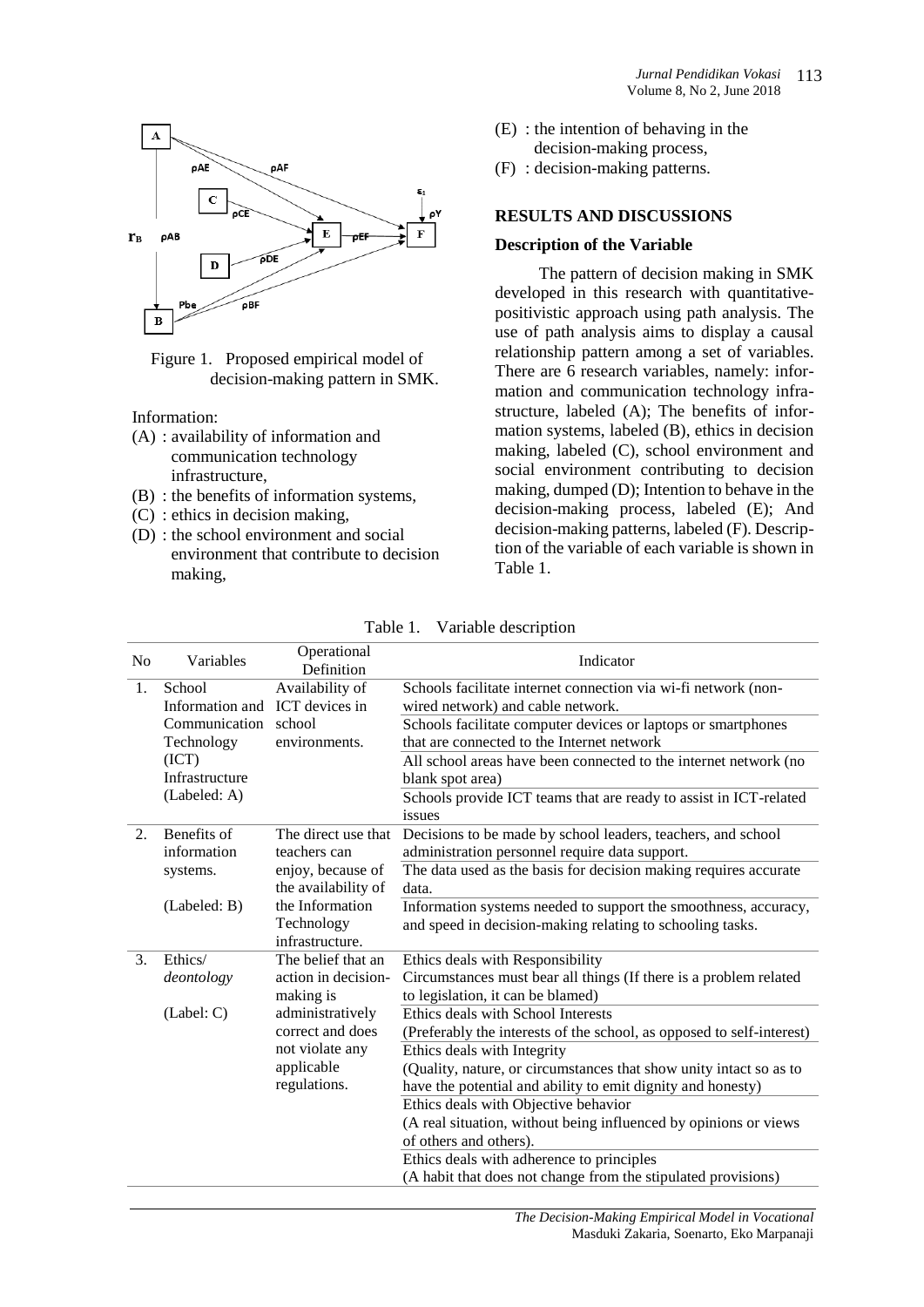| 4. | School and<br>social<br>environment.<br>(Labeled: D) | The strength of<br>the school<br>community as<br>well as the various<br>norms that<br>influence the<br>behavior and<br>interaction of<br>teachers, students,<br>school<br>administrators;<br>Along with<br>community<br>involvement in<br>supporting school<br>activities. | Encouragement for students in achieving in school<br>(Results achieved by students in academic and non academic<br>fields related to the learning process and impact of learning).<br>Encouragement for teachers and administrative staff in achieving<br>in school<br>(Results achieved by teachers and administrators of schools in<br>the promotion of paedagogic, professional, social, and<br>personality competencies).<br>Happy to work<br>(All work related to school tasks can be completed with pleasant<br>ambience)<br>The relationship between superiors and subordinates<br>(The working atmosphere in the school reflects the mutual care,<br>nurturing, and upbringing between school leaders, teachers, and<br>school administration personnel)<br>Satisfaction with school leadership<br>(The pleasant psychological conditions felt by teachers and<br>school administration personnel due to the fulfillment of all the<br>learning needs and adequacy requirements)<br>Community participation, including business and industry, in<br>school activities (Community participation in activities organized |
|----|------------------------------------------------------|----------------------------------------------------------------------------------------------------------------------------------------------------------------------------------------------------------------------------------------------------------------------------|--------------------------------------------------------------------------------------------------------------------------------------------------------------------------------------------------------------------------------------------------------------------------------------------------------------------------------------------------------------------------------------------------------------------------------------------------------------------------------------------------------------------------------------------------------------------------------------------------------------------------------------------------------------------------------------------------------------------------------------------------------------------------------------------------------------------------------------------------------------------------------------------------------------------------------------------------------------------------------------------------------------------------------------------------------------------------------------------------------------------------------|
| 5. | Behave<br>intention<br>(Labeled: E)                  | Intentions to use<br>information<br>systems as<br>decision support                                                                                                                                                                                                         | by schools)<br>Use of school information systems that are supported by data that<br>is accurate and accountable academically and administratively.<br>Strive to develop school information systems that are backed up<br>with accurate and accountable databases in academic and<br>administrative.<br>School leaders prepare School TIK development teams that are                                                                                                                                                                                                                                                                                                                                                                                                                                                                                                                                                                                                                                                                                                                                                            |
| 6. | Decision                                             | Something                                                                                                                                                                                                                                                                  | able to accommodate the needs of ICT systems in school<br>activities and administration.<br>Schools use school information systems as part of the use of                                                                                                                                                                                                                                                                                                                                                                                                                                                                                                                                                                                                                                                                                                                                                                                                                                                                                                                                                                       |
|    | making patern                                        | someone receives<br>and is used as a<br>guide in making<br>decisions.                                                                                                                                                                                                      | ICTs in schooling activities (such as: learning and school<br>administration tasks).                                                                                                                                                                                                                                                                                                                                                                                                                                                                                                                                                                                                                                                                                                                                                                                                                                                                                                                                                                                                                                           |
|    | (Labeled: F)                                         |                                                                                                                                                                                                                                                                            | In performing the school administrative function, the school's<br>academic community (school leaders, teachers, school<br>administrators, and students) uses the application software as part<br>of the completion of schooling tasks.<br>To improve the use of ICTs in various school interests (learning<br>and school administration tasks), schools facilitate the increased                                                                                                                                                                                                                                                                                                                                                                                                                                                                                                                                                                                                                                                                                                                                               |
|    |                                                      |                                                                                                                                                                                                                                                                            | competence of ICT use through education and training.                                                                                                                                                                                                                                                                                                                                                                                                                                                                                                                                                                                                                                                                                                                                                                                                                                                                                                                                                                                                                                                                          |

The number of items in the instrument to determine the decision-making pattern in SMK consists of: (a) Information and communication technology infrastructure (A) variables of 4 items, each consisting of items 1, 2, 3 and 4; (b) Information System Benefit (B) variable of 3 items, each consisting of items 5, 6 and 7; (c) the decision-making Ethics variable (C) of 5 items, each comprising items 8, 9, 10, 11, and 12; (d) the school and social environment variables (D) of 7 items, each of which consists

of 13, 14, 15, 16, 17, 18 and 19; (e) variables of intention to behave in decision-making (E) of 3 items, each consisting of items 23, 24 and 25; And (f) the decision pattern (F) variable of 3 items, each consisting of items 20, 21, and 22.

Correlation between research variables obtained correlation value shown in Table 2. Correlation analysis between variables using software SPSS 6.0.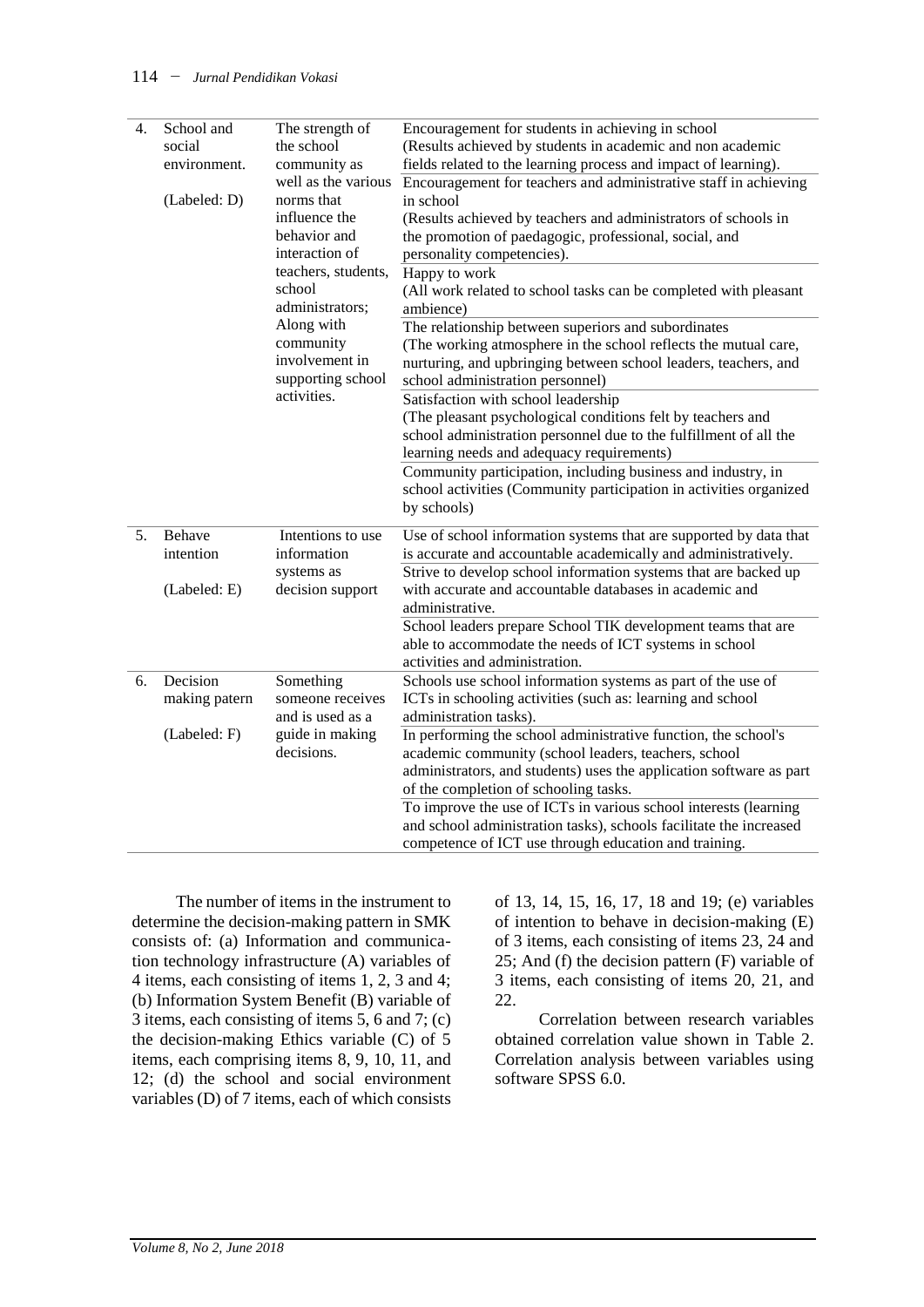| Variabel | А     | B     |       |       | E     | F     |
|----------|-------|-------|-------|-------|-------|-------|
| Α        | 1.000 | 0.231 | 0.213 | 0.196 | 0.137 | 0.310 |
| B        | 0.231 | 1.000 | 0.517 | 0.508 | 0.590 | 0.585 |
| C        | 0.213 | 0.517 | 1.000 | 0.687 | 0.606 | 0.654 |
| D        | 0.196 | 0.508 | 0.687 | 1.000 | 0.709 | 0.790 |
| Ε        | 0.137 | 0.590 | 0.606 | 0.709 | 1.000 | 0.701 |
| F        | 0.310 | 0.585 | 0.654 | 0.790 | 0.701 | 1.000 |

Table 2. Correlations between variables

Coefficient of correlation  $R = 0.843$  (R2 = 0.710). This shows the degree of relationship between variables (A, B, C, D, E, and F) at a very strong level (0.843) for the scale (0 to 1). The result of F test shows that the variables (A, B, C, D, and E) are correlated significantly with the variable (F) by using t test at the 0.05 significance level, the variables (A, B, C, D, and E) are partially related to the variable (F). VIF values are between 0.1 and 10, this means there is no multicollinearity between variables (A, B, C, D, and E). Equation estimation between variables, shown equation [1]:

 $Y' = -0.495 + 0.086$  A + 0.131 B + 0.067 C +  $0.206$  D + 0.186 E ....(1)

While "Variant explain by" each variable (A, B, C, D, and E) to variable (F) is shown in equation  $(2)$ :

 $Z_Y = 0.134 A + 0.141 B + 0.102 C + 0.486 D +$ 0,193 E ............... .. (2)

The result of equation (2) shows that the coefficient of variable D, the school environment and social environment, has the greatest contribution in the empirical model of decision making in SMK. This means that the school environment and social environment have significant strength to contribute to decision making in SMK. Influence the behavior and interaction between teachers, students, school administration personnel; Along with community involvement in supporting school activities.

The result of path analysis from model usulam, as shown in figure 1, obtained the estimated path value shown in Figure 2.

Path analysis on empirical model of decision making in SMK using software Lisreal 8.1., Got value  $\rho_{AB} = 0.24$ ;  $\rho_{AF} = 0.18$ ;  $\rho_{AE} = -$ 0.24;  $\rho_{BE} = 0.29$ ;  $\rho_{BF} = 0.22$ ;  $\rho_{CE} = 0.14$ ;  $\rho_{DE} =$ 0.47;  $\rho_{EF} = 0.55$ . In Figure 2 there is a negative path diagram, ie:  $\rho_{AE} = -0.024$ . This means that intention to behave in decision making is not

directly related to the availability of ICT infrastructure provided by schools, or teachers have facilitated themselves in the availability of ICT. Therefore,  $\rho$ AE is not included in the next path analysis.



Figure 2. The Result of Model Analysis after Analysis using Path

After  $\rho_{AE}$  is not included in the proposed model, a second path analysis is performed. The result of the path analysis without the  $\rho_{AE}$ opticality shown in Figure 3.



Figure 3. The Result of Model Analysis after Second Stage Path Analysis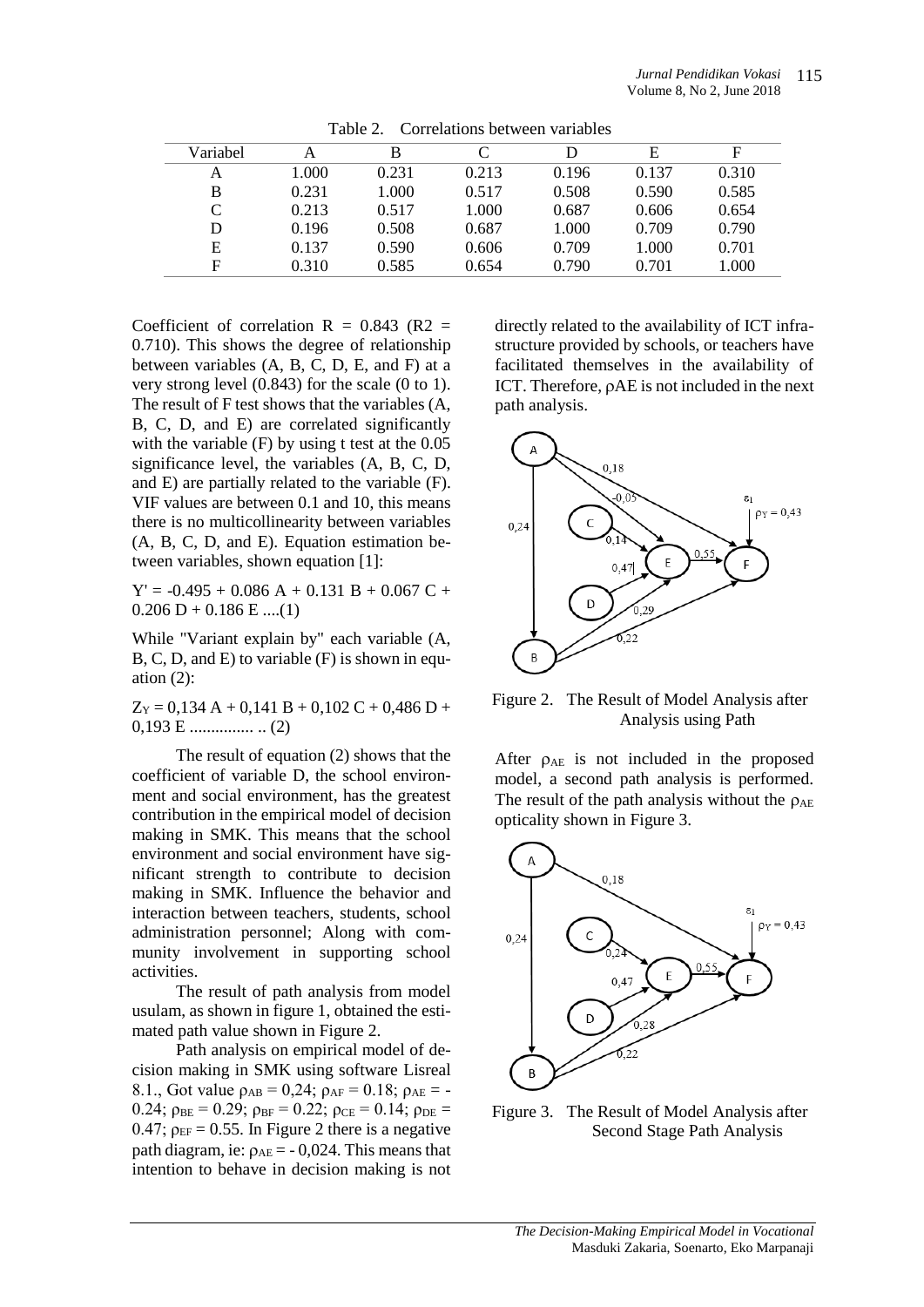The results of the model analysis after the second path analysis using Lisreal 8.1 software. Obtained value  $\rho_{AB} = 0.24$ ;  $\rho_{AF} = 0.18$ ;  $\rho_{BE} = 0.28$ ;  $\rho_{BF} = 0.22$ ;  $\rho_{CE} = 0.24$ ;  $\rho_{DE} = 0.47$ ;  $\rho_{EF} = 0.55$ .

(1) the availability of ICT devices in the school environment directly effect the decision-making pattern for teachers. This is in line with the role of ICT in management put forward by Spanos, Prastacos, & Poulymenakou (2002, pp. 661–662), inter alia as: (a) strategic planning related activities; (b) simultaneously can help control wheels Organization, (c) assist the management of resources within the organization, in this case the school. ICT can be used to help counseling activities at school (Beidoğlu, Dinçyürek, & Akıntuğ, 2015, p. 466).

(2) the availability of ICT devices in the school environment directly effect the benefits of information systems. The use of information systems in Schools can benefit as Marnewick (2016, p. 1) puts it (2015, p.1). This is closely related to the adaptation of information technology as a result of the use of supply chain management in information systems developed in schools.

(3) ethics in decision-making, administratively correct and not in violation of applicable regulations, directly effect the intention to behave in the decision-making process. This means that Ethics is closely related to the fundamental relationships between individuals and groups that serve to guide moral-based behavior (Stahl, Eden, Jirotka, & Coeckelbergh, 2014, p. 811).

(4) the school environment and social environment directly effect the intention of behaving in the decision-making process. This is in line with that of Soenarto (2014, p. 2) that the school environment as a micro system related to the dynamics that developed in the school environment, as well as the social environment as a macro system as a school school pemangkukan.

(5) the benefits of information systems directly effect the intention to behave in the decision-making process. In addition, the benefits of information systems have an indirect impact on the availability of ICT infrastructure.

(6) the benefits of information systems directly effect the pattern of decision-making. In addition, the benefits of information systems have an indirect effect on the availability of ICT infrastructure.

(7) the intention to behave in decisionmaking directly effect the decision-making pattern. In addition, the intention to behave has an indirect impact of ethics in decision making and the school environment and social environment.

In summary, the estimates of coefficient of correlation and direct effect, indirect effect, and overall effect on each variable are shown in Table 3.

Based on the summary of the impact on each variable in Table 3 it is seen that the highest direct impact on the coefficient of path estimation is obtained from the variable D to the variable E with the estimated path value of  $\rho$ DE = 0.47 and the correlation coefficient of 0.709. It can be interpreted that "the strength of the school community as well as the various norm systems affecting the behavior and interaction between teachers, students, school administration staff and community involvement in supporting school activities" have a direct and highly correlated impact on "the intention to use information systems as Supporters of decision-making ".

| No. | Variable | Correlation | Effect        |                           |                     |  |
|-----|----------|-------------|---------------|---------------------------|---------------------|--|
|     |          | Coefficient | Direct Effect | <b>Indirect Effect</b>    | <b>Total Effect</b> |  |
|     | $A - F$  | 0.310       | 0,180         |                           | 0,180               |  |
| 2   | $A - B$  | 0,231       | 0,240         |                           | 0,240               |  |
| 3   | $C - E$  | 0,687       | 0,140         |                           | 0,140               |  |
| 4   | $D - E$  | 0,709       | 0,470         |                           | 0,470               |  |
| 5   | $B - E$  | 0,590       | 0,280         | $(0,280 * 0,240) = 0,067$ | 0,347               |  |
| 6   | $B - F$  | 0,585       | 0,220         | $(0,220 * 0,240) = 0,053$ | 0,273               |  |
| 7   | $E - F$  | 0,701       | 0,550         | $(0,550 * 0,470) = 0,259$ | 0,809               |  |
| 8   | $E - F$  | 0,701       | 0,550         | $(0,550 * 0,240) = 0,132$ | 0,682               |  |

Table 3. Summary of effect on each variable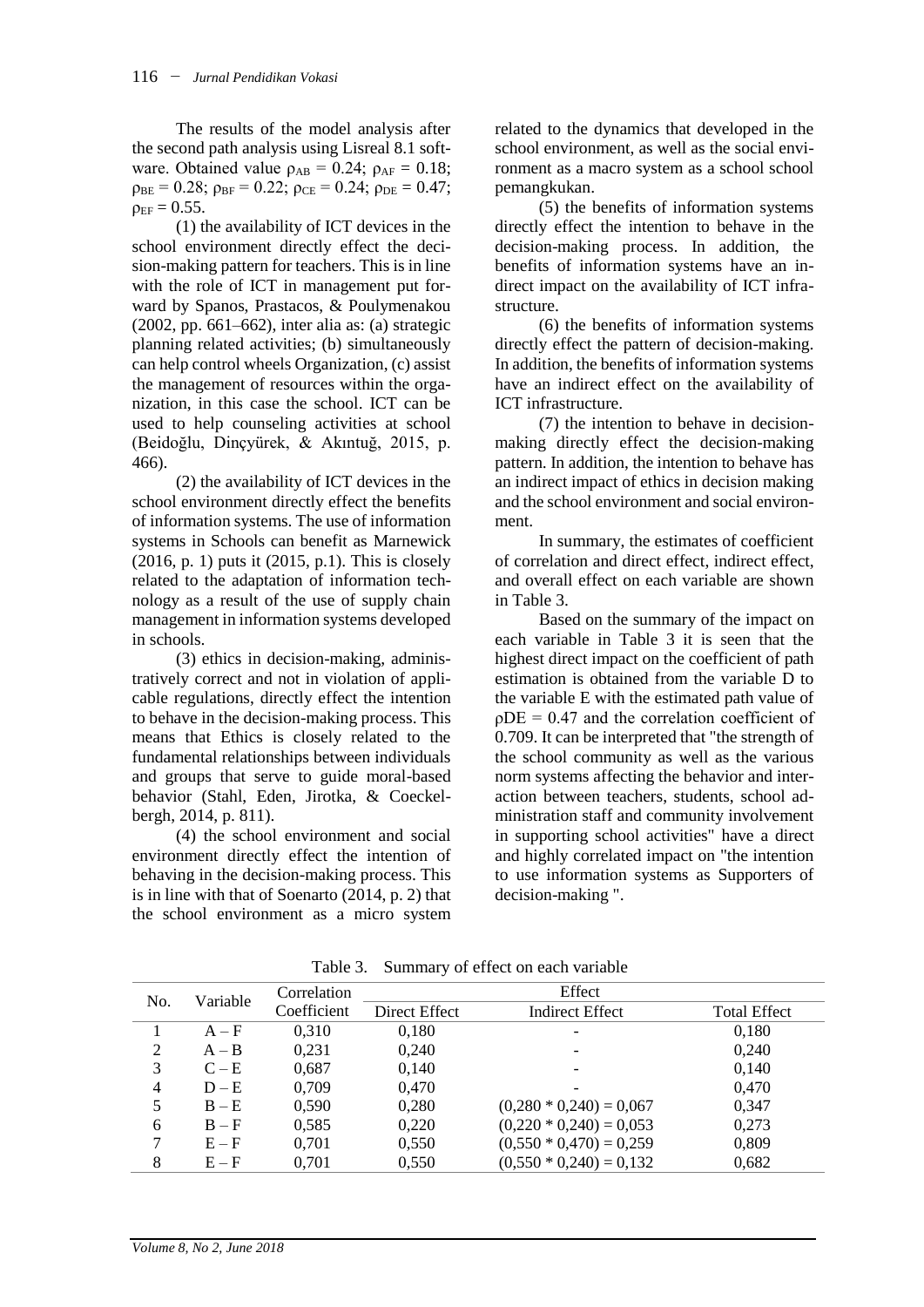Koeffisen lowest estimation on direct impact obtained from variable C to variable E equal to  $pCE = 0,140$  and correlation coefficient equal to 0,687. It can be interpreted that "the belief of an action in decision-making is administratively correct and does not violate the prevailing rules" has the lowest direct impact and has a high correlation in "the pattern of decision making in SMK".

The coefficient value of the path estimation at impact is indirectly obtained from  $\rho EF =$ 0.259. The indirect effects of the variables E to variable F are influenced from variables C and variable D. It can be interpreted that "the intention to use information systems as decision support supporters" directly impacts the "decision-making pattern" influenced by ethics based on a The belief that the action in the decisionmaking is administratively correct and does not violate the prevailing rules "and is influenced by" the strength of the school community as well as the various norms that influence the behavior and interaction between teachers, students, school administration personnel and community involvement in supporting school activities ".

# **CONCLUSION**

Based on the research result, it may be concluded that:

First, factors contributing to the decisionmaking pattern in SMK consist of: (a) ICT adequacy, (b) benefits of use of information systems, (c) ethics in decision making, (d) contribution of school environment and social environment, (e) intention Behave in decision making. Significant contribution, statistically, in the pattern of decision making in SMK is contributed from elements related to school environment and social environment.

Second, the highest direct impact on the coefficient of path estimation is obtained from the D variable (school environment and the community environment) to the variable E (behavioral intent) with the estimated path value of  $\rho$ DE = 0.47 and the correlation coefficient of 0.709.

The suggestions that may be provided for this research is teachers, principals, and educational personnel, in peroses decision-making required a set of systems that can support decision-making. The system in question is an ICTsupported decision making support system.

# **REFERENCES**

- Athanasou, J. A., & Van Esbroeck, R. (Eds.). (2008). *International Handbook of Career Guidance*. Dordrecht: Springer Netherlands. https://doi.org/10.1007/978- 1-4020-6230-8
- Bathmaker, A.-M. (2013). Defining 'knowledge' in vocational education qualifications in England: an analysis of key stakeholders and their constructions of knowledge, purposes and content. *Journal of Vocational Education & Training*, *65*(1), 87–107. https://doi.org/10.1080/13636820.2012.7 55210
- Beidoğlu, M., Dinçyürek, S., & Akıntuğ, Y. (2015). The opinions of school counselors on the use of information and communication technologies in school counseling practices: North Cyprus schools. *Computers in Human Behavior*, *52*, 466–471. https://doi.org/10.1016/j.chb.2015.06.022
- Billett, S. (2011). *Vocational Education*. Dordrecht: Springer Netherlands. https://doi.org/10.1007/978-94-007-1954- 5
- Cross, I. C., Wyatt, W. L., & Groves, R. R. (1985). *Author(s) of interpretive text unknown. This text has been retyped from a class handout from Colorado State University's department of Vocational Agriculture, Source of original statements: Prosser, C. A. & Quigley, T. H. "Vocational Education in a Democr*.
- Depdiknas. Undang-Undang No. 14 Tahun 2005 tentang Guru dan Dosen (2005). Jakarta.
- Depdiknas. Peraturan menteri pendidikan nasional no 28 tahun 2010 tentang penugasan guru sebagai kepala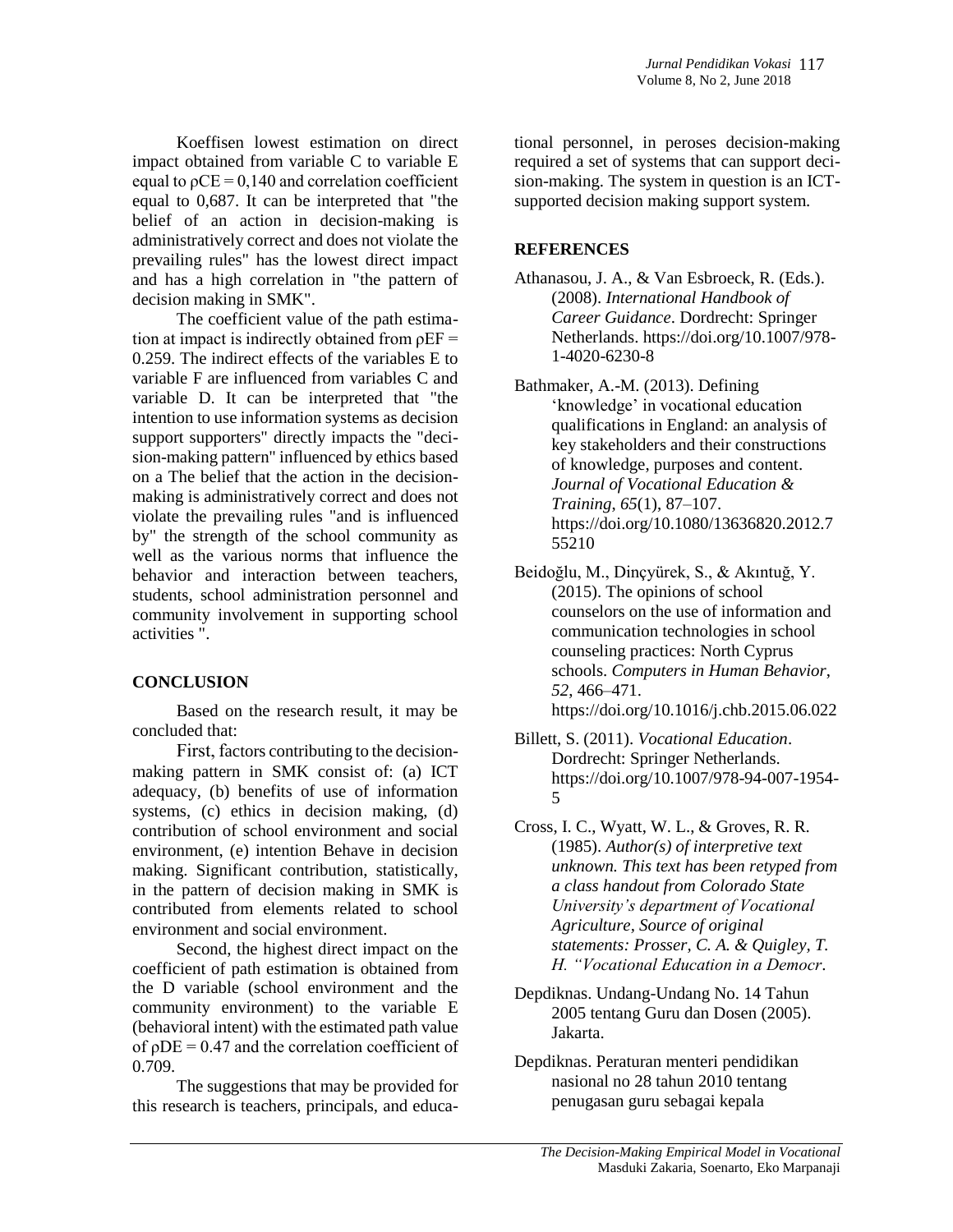sekolah/madrasah (2010).

- Djojonegoro, W. (1998). *Pengembangan sumberdaya manusia melalui sekolah menengah kejuruan (SMK)*. Jakarta: PT Balai Pustaka.
- Hatamura, Y. (2005). *Decision-making in engineering design theory and practice*. (Springer, Ed.). San Jose.
- Lee, S.-T. (2013). *Management decision making support system* (No. 20130024237 Kind Code A1). United States Patent Application.
- Marnewick, C. (2016). Benefits of information system projects: The tale of two countries. *International Journal of Project Management*, *34*(4), 748–760. https://doi.org/10.1016/j.ijproman.2015.0 3.016
- Menteri Pendidikan Nasional. Peraturan Menteri Pendidikan Nasional Republik Indonesia Nomor 19 Tahun 2007 tentang Standar Pengelolaan Pendidikan oleh Satuan Pendidikan Dasar dan Menengah (2007).
- Negulescu, O., & Doval, E. (2014). The quality of decision making process related to organizations' effectiveness. *Procedia Economics and Finance*, *15*, 858–863. https://doi.org/10.1016/S2212- 5671(14)00548-6
- Nuchron, N., Soenarto, S., & Sudarsono, F. (2013). Model evaluasi diri eekolah menengah kejuruan di Daerah Istimewa Yogyakarta. *Jurnal Pendidikan Vokasi*, *3*(1), 80–89. Retrieved from https://journal.uny.ac.id/index.php/jpv/art icle/view/1583
- Pedhazur, E. J. (1997). *Multiple regression in behavioral research* (3rd ed.). United State: Thomson Learning, Inc.
- Pomerol, J.-C., & Adam, F. (2004). Practical decision making – from the legacy of Herbert Simon to decision support systems. Decision Support in an Uncertain and Complex World. In *The*

*IFIP TC8/WG8.3 International Conference* (pp. 647 – 657).

- Presiden Republik Indonesia. Peraturan Presiden Republik Indonesia Nomor 8 Tahun 2012 tentang Kerangka Kualifikasi Nasional Indonesia (2012).
- Proser, C. A., & Quigley, T. H. (1950). *Vocational education in democracy* (Revised Ed). Chicago: American Technical Society.
- Quinn, S. (2010). *Management basics*. Retrieved from https://bookboon.com/en/managementbasics-ebook
- Rogers, E. M. (1983). *Diffusion of Innovations* (3rd ed.). New York: The Free Press A Division of Mac Millan Publishing Co., Inc.
- Sadovykh, V., Sundaram, D., & Piramuthu, S. (2015). Do decision-making structure and sequence exist in health online social networks? *Decision Support Systems*, *74*, 102–120. https://doi.org/10.1016/j.dss.2015.03.007
- Soenarto, S. (2014). *Course outline: Organisasi dan manajemen pendidikan teknologi dan kejuruan*. Yogyakarta: Pascasarjana Universitas Negeri Yogyakarta (tidak diterbitkan).
- Spanos, Y. E., Prastacos, G. P., & Poulymenakou, A. (2002). The relationship between information and communication technologies adoption and management. *Information & Communication*, *39*, 659–675.
- Stahl, B. C., Eden, G., Jirotka, M., & Coeckelbergh, M. (2014). From computer ethics to responsible research and innovation in ICT. *Information & Management*, *51*(6), 810–818. https://doi.org/10.1016/j.im.2014.01.001
- VanSchaik, F. D., & Sol, H. G. (1990). Effectiveness of decision support systems. In *Twenty-Third Annual Hawaii International Conference on System*